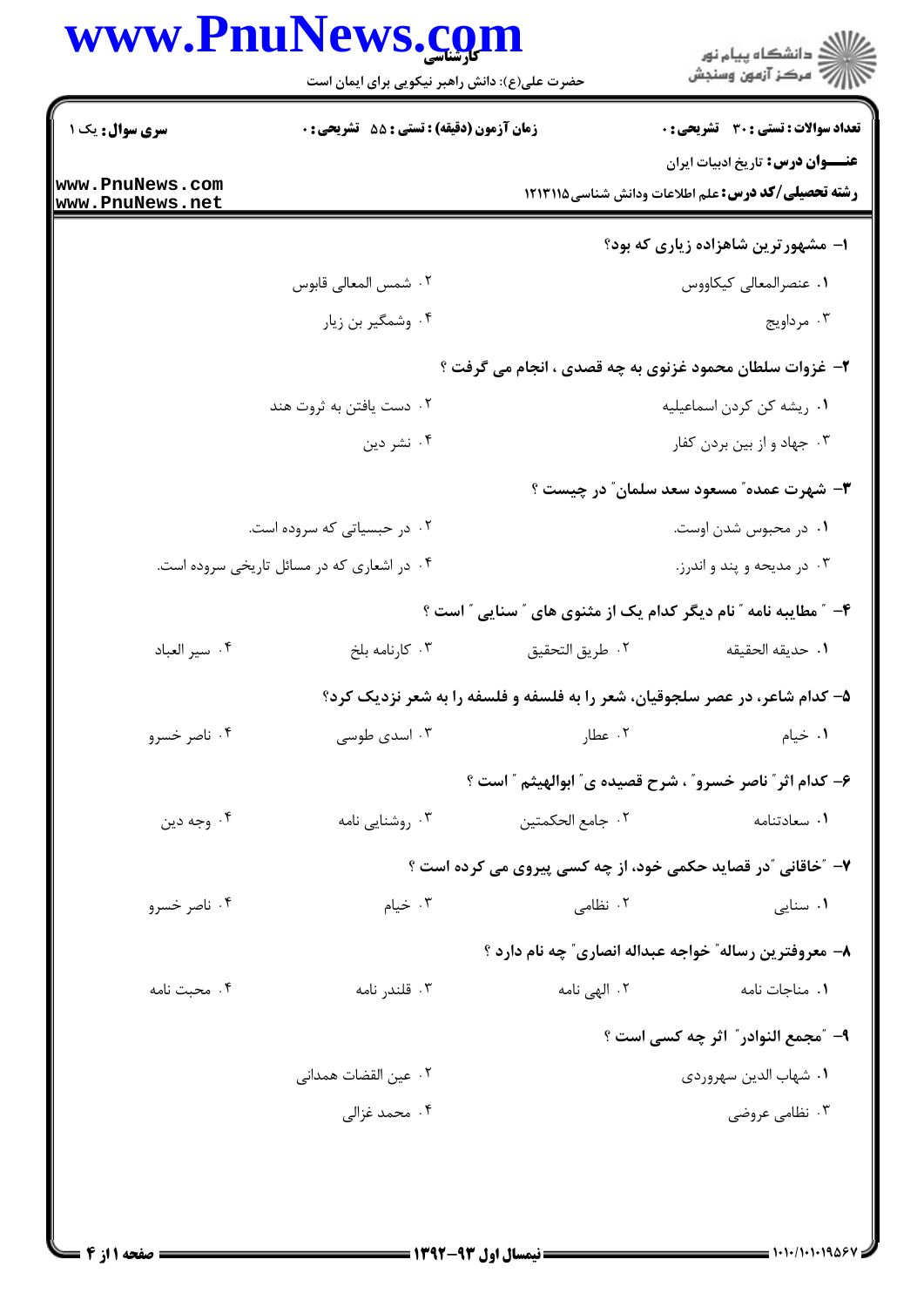|                                    | www.PnuNews.com                               |                                                                     | ڪ دانشڪاه پيا <sub>م</sub> نور<br>۾ سرڪز آزمون وسنڊش                                                  |
|------------------------------------|-----------------------------------------------|---------------------------------------------------------------------|-------------------------------------------------------------------------------------------------------|
|                                    | حضرت علی(ع): دانش راهبر نیکویی برای ایمان است |                                                                     |                                                                                                       |
| <b>سری سوال : ۱ یک</b>             | زمان آزمون (دقیقه) : تستی : 55 آتشریحی : 0    |                                                                     | <b>تعداد سوالات : تستی : 30 ٪ تشریحی : 0</b>                                                          |
| www.PnuNews.com<br>www.PnuNews.net |                                               |                                                                     | <b>عنــــوان درس:</b> تاریخ ادبیات ایران<br><b>رشته تحصیلی/کد درس:</b> علم اطلاعات ودانش شناسی1۲۱۱۹ ۱ |
|                                    |                                               | ۱۰– "ذخیره خوارزمشاهی" از چه نظر دارای اهمیت است ؟                  |                                                                                                       |
|                                    |                                               |                                                                     | ۰۱ از نظر دقت، قابل اهمیت است.                                                                        |
|                                    |                                               | ۰۲ نویسنده، بسیاری از اصطلاحات طب را درکتاب خویش حفظ کرده است.      |                                                                                                       |
|                                    |                                               |                                                                     | ۰۳ چون یکی از کتابهای طبی است.                                                                        |
|                                    |                                               | ۰۴ اولین کتابی است که همه مباحث طب را طبق اندیشه قدما آورده است.    |                                                                                                       |
|                                    |                                               |                                                                     | 11– "امام المشككين" لقب چه كسى است ؟                                                                  |
| ۰۴ امام محمد غزالی                 | ۰۳ امام فخر رازی                              | ٠٢ سلطان العلما                                                     | ٠١ شيخ اشراق                                                                                          |
|                                    |                                               | ۱۲- کدام گزینه در خصوص شعر فارسی در دوره مغول ، <u>نادرست</u> است ؟ |                                                                                                       |
|                                    |                                               |                                                                     | ۰۱ در این عهد، شعر عرفانی به اوج کمال رسید.                                                           |
|                                    |                                               |                                                                     | ۰۲ شعر از خانقاه دور و به دربارها نزدیک شد.                                                           |
|                                    |                                               |                                                                     | ۰۳ شعر غنايي طرفداراني داشت.                                                                          |
|                                    |                                               | ۰۴ به سبب رواج ظلم و بیداد، شعرها ی پند و اندرز افزونی یافت.        |                                                                                                       |
|                                    |                                               |                                                                     | ۱۳- چه کسی ؒ مولانا ؒرا به سرودن ؒ مثنوی ؒ تشویق کرد؟                                                 |
| ۰۴ شمس تبریزی                      | ۰۳ حسام الدين چلپي                            | ٠٢ صلاح الدين زركوب                                                 | ۰۱ سلطان ولد                                                                                          |
|                                    |                                               |                                                                     | ۱۴- ″سعدی ″ از کدام شاعر عرب، تاثیر پذیرفته است ؟                                                     |
| ۰۴ دعبل خزایی                      | ۰۳ ابونراس                                    | ۰۲ جاحظ                                                             | ۰۱ ابوطیب متنبی                                                                                       |
|                                    |                                               | ۱۵– در کدام کتاب تاریخی، مطالب مهمی درباره اسماعیلیه آمده است ؟     |                                                                                                       |
| ۰۴ تنسوخ نامه ايلخاني              | ۰۳ تاریخ جهانگشا                              | ٢. وصاف الحضره                                                      | ٠١. جامع التواريخ                                                                                     |
|                                    |                                               | ۱۶- در عهد کدام امیر تیموری، بهترین کتابهای تاریخی تالیف شده است ؟  |                                                                                                       |
| ۰۴ شاهرخ                           | ۰۳ سلطان ابوسعيد                              | ٢. الغ بيگ                                                          | ۰۱ بایسنقر                                                                                            |
|                                    |                                               | ۱۷- کدام یک از شعرای زیر، به" نخلبند شعرا "معروف است ؟              |                                                                                                       |
| ۰۴ ابن يمين فريومدي                | ۰۳ خواجوی کرمانی                              |                                                                     |                                                                                                       |
|                                    |                                               | ۱۸– ″حافظ″ به کدام شاعر، لقب ″ پادشاه ملک سخن ″ داده است ؟          |                                                                                                       |
| ۰۴ سلمان ساوجي                     | ۰۳ قاسم انوار                                 | ۰۲ ابن یمین                                                         | ٠١. نعمت اله ولي                                                                                      |
|                                    |                                               |                                                                     |                                                                                                       |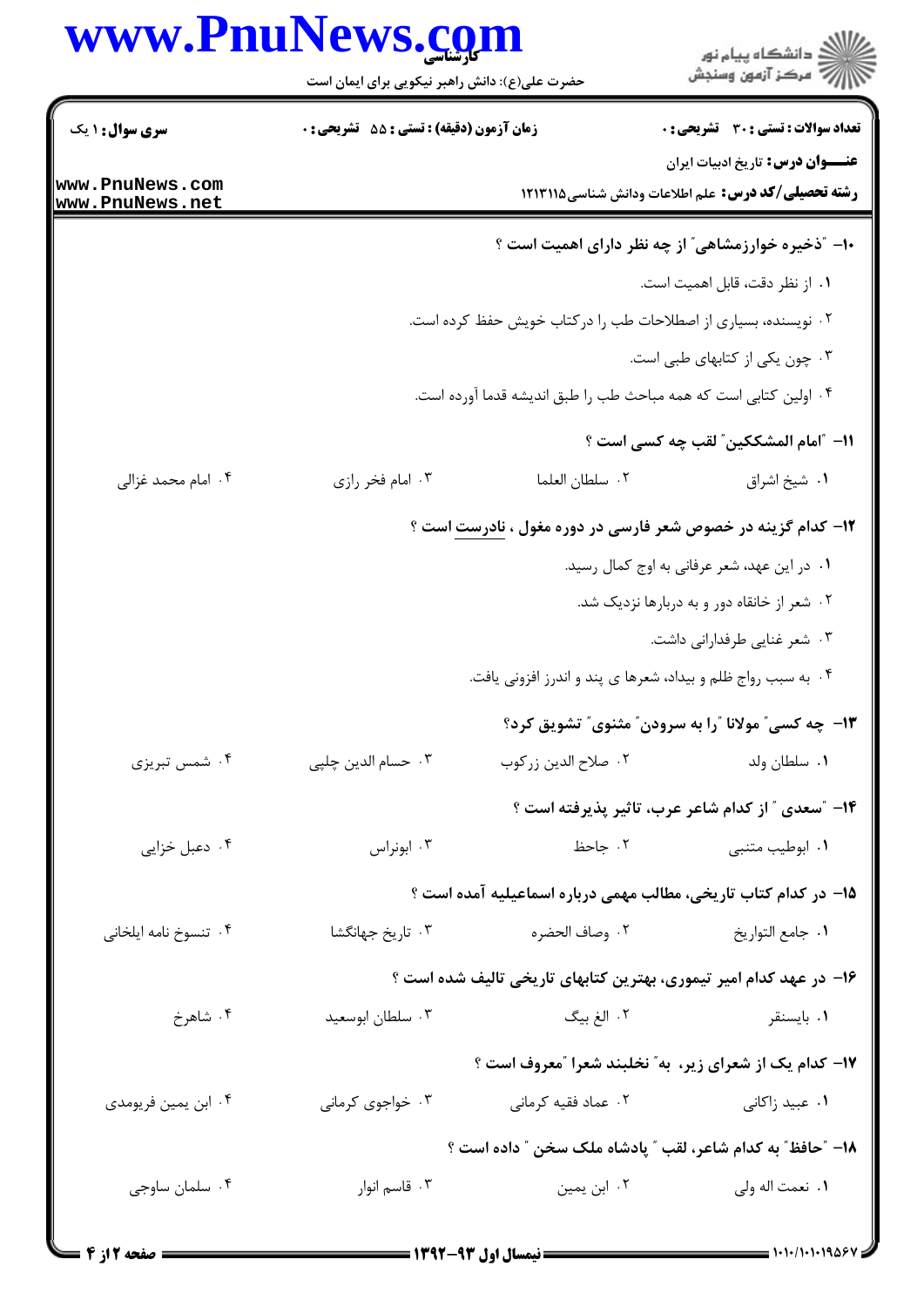|                                    | www.PnuNews.com<br>حضرت علی(ع): دانش راهبر نیکویی برای ایمان است                              |                 | ِ<br>∭ دانشڪاه پيام نور<br>∭ مرڪز آزمون وسنڊش                                                         |
|------------------------------------|-----------------------------------------------------------------------------------------------|-----------------|-------------------------------------------------------------------------------------------------------|
| <b>سری سوال : ۱ یک</b>             | زمان آزمون (دقيقه) : تستى : 55 تشريحى : 0                                                     |                 | تعداد سوالات : تستي : 30 - تشريحي : 0                                                                 |
| www.PnuNews.com<br>www.PnuNews.net |                                                                                               |                 | <b>عنــــوان درس:</b> تاریخ ادبیات ایران<br><b>رشته تحصیلی/کد درس:</b> علم اطلاعات ودانش شناسی1۲۱۱۹ ۱ |
|                                    |                                                                                               |                 | ۱۹- کدام یک از آثار ؒ واعظ کاشفی ؒ ، تحریر جدیدی از  ؓکلیله و دمنه ؒ است ؟                            |
| ۰۴ جواهرالتفسير                    | ٠٣ جامع الستين                                                                                | ۰۲ روضه الشهدا  | ۰۱ انوار سهيلي                                                                                        |
|                                    |                                                                                               |                 | ۲۰- وضعیت نثر در دوره صفوی چگونه بود ؟                                                                |
|                                    | ۰۲ به سست ترین وضع و ناتوان ترین گونه خود درآمد.                                              |                 | ۰۱ به علت رواج آرایه های ادبی، دشوار شده بود.                                                         |
|                                    | ۰۴ به اوج سادگی و روانی رسیده بود.                                                            |                 | ۰۳ حالت رسمی و درباری داشت.                                                                           |
|                                    |                                                                                               |                 | <b>۲۱-</b> "وحشی بافقی" در شعر، پیرو چه کسی بود ؟                                                     |
| ۰۴ نظامی                           | ۰۳ بابا فغانی                                                                                 | ۰۲ خاقانی       | ۰۱ اوحدی                                                                                              |
|                                    |                                                                                               |                 | <b>۲۲</b> – کدام گزینه، حاوی اشعار دوره جوانی ؒ محتشم کاشانی ؒ است ؟                                  |
| ۰۴ جلاليه                          | ۰۳ شبابیه                                                                                     | ۰۲ شیبیه        | ٠١ صبائيه                                                                                             |
|                                    |                                                                                               |                 | ۲۳– دلایل اعتقاد فارسی زبانان هند به" بیدل "چیست ؟                                                    |
|                                    |                                                                                               |                 | ۰۱ به سبب آنکه او هم در نظم و هم در نثر استاد است.                                                    |
|                                    |                                                                                               |                 | ٠٢ چون آثار فراواني از وي بر جامانده است.                                                             |
|                                    | ۰۳ او را صاحب کمالات معنوی دانسته و بعد از امیر خسرو و جامی او را بزرگترین شاعر تلقی می کنند. |                 |                                                                                                       |
|                                    |                                                                                               |                 | ۰۴ به سبب وجود معانی دقیق و هنری در اشعارش.                                                           |
|                                    |                                                                                               |                 | <b>۲۴</b> - مهم ترین اثر ً ملا محمد باقر مجلسی ً کدام است ؟                                           |
| ۰۴ حليه المتقين                    | ۰۳ حياه القلوب                                                                                | ٠٢ حق اليقين    | ۰۱ بحارالانوار                                                                                        |
|                                    |                                                                                               |                 | ۲۵– ترجیع بند کدام شاعر عصر بازگشت، سرآمد اشعار صوفیانه قرن دوازدهم می باشد؟                          |
| ۰۴ سروش اصفهانی                    | ۰۳ هاتف اصفهانی                                                                               | ۲۰ عاشق اصفهانی | ۰۱ مشتاق اصفهانی                                                                                      |
|                                    |                                                                                               |                 | ۲۶- اولین چاپخانه در ایران ، در چه دوره ای تاسیس شد ؟                                                 |
| ۰۴ صفویه                           | ۰۳ زندیه                                                                                      | ۰۲ افشاریه      | ۰۱ قاجاريه                                                                                            |
|                                    |                                                                                               |                 | ۲۷- کدام یک از شعرای زیر، قرآنی به هفت نوع خط نوشته، تذهیب و جلد کرد ؟                                |
| ۰۴ فروغی بسطامی                    | ۰۳ وصال شیرازی                                                                                | ۲. قاآنی شیرازی | ۰۱ عرفی شیرازی                                                                                        |
|                                    |                                                                                               |                 | 28- ″ حسان العجم ″ لقب كدام شاعر دوره قاجار است ؟                                                     |
| ۰۴ صبای کاشانی                     | ۰۳ قائم مقام فراهانی                                                                          | ۰۲ قاآنی شیرازی | ۰۱ یغمای جندق <sub>ی</sub>                                                                            |